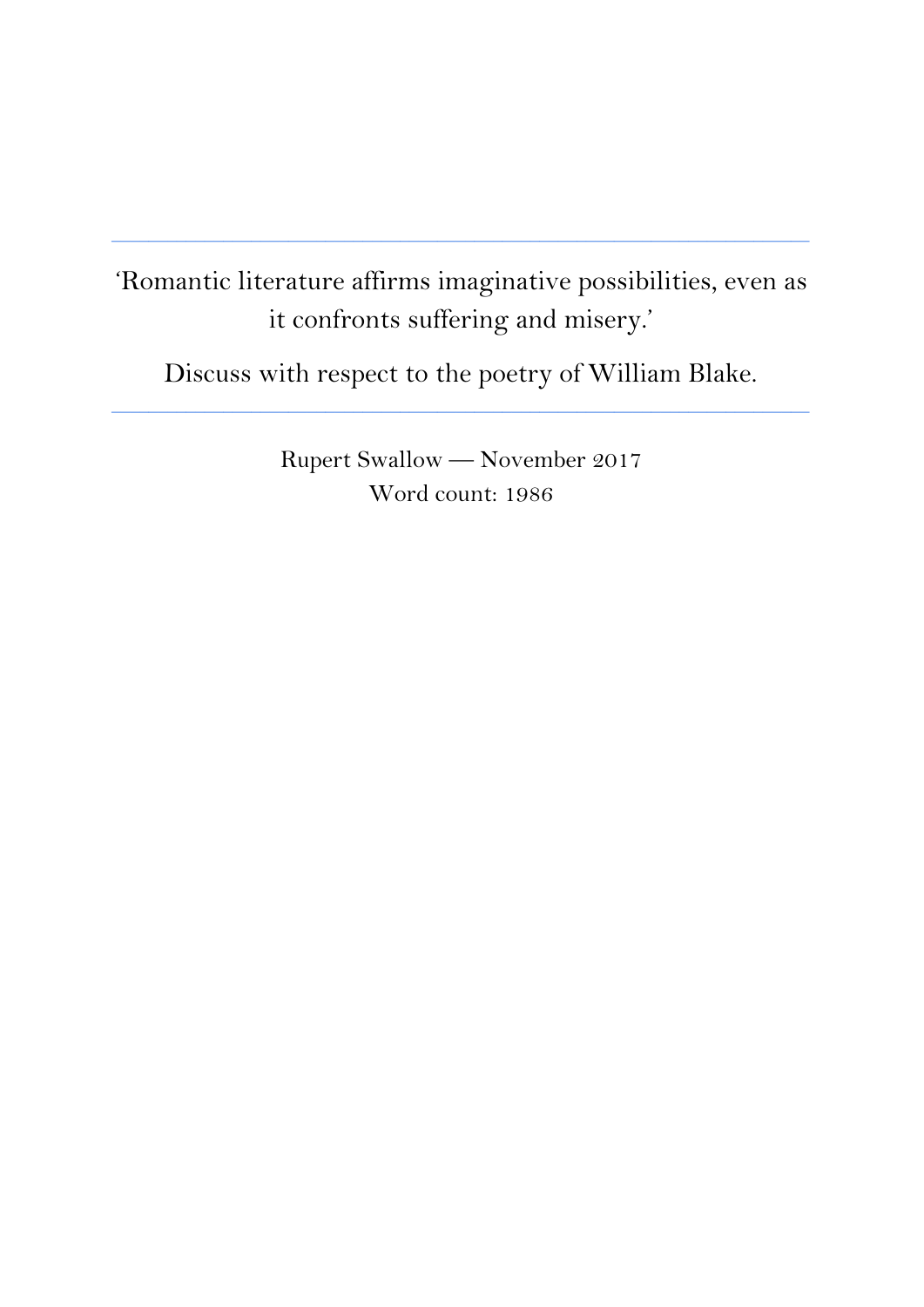He who binds to himself a joy Does the winged life destroy, But he who kisses the joy as it flies Lives in Eternity's sunrise.

> 'Eternity' William Blake

The importance of imaginative possibilities for William Blake's poetry is hard to overstate. In contrast to Hegelian patterns of resolution prevailing in conventional thought before the revolutionary ferment of the late 18th century, Blake favours a dialectic approach which resists closure in favour of affirming multiple possibilities. This commitment to plurality is part of a movement, in the more extreme forms of Romanticism, to pull power away from totalising, hence restrictive, institutional structures<sup>1</sup> such as the church and onto the figure of the individual; 'All deities reside in the human breast'.<sup>2</sup> Authority is seen as embedded in the controlling structures of Enlightenment culture, which Blake's poetry is at pains to subvert; as noted by Marilyn Butler, 'Blake's books are angrily pacifist, and explicitly opposed to government and to all symbols of authority.<sup>3</sup> It is also useful to note that the voice of the above quotation is the Devil's, not Blake's own. It is therefore not possible to establish a direct bijection between Blake's own opinions and those developed in the poem; its conclusions are presented in a dialogic context and hence fail to coalesce into a firm statement of intent. This is an example of Blake's commitment to multiplicity, examined in more detail below, and of the way his poetics avoid becoming a totalising metanarrative in the same vein as those it criticises. Blake's poetry, in presenting the suffering caused by the nefarious and totalising discourses of state institutions, simultaneously counteracts it by its self-validating commitment to the multiple creative possibilities of the imagination.

As mentioned above, since in Blake's poetry the centre of power is transferred from the church to the individual, the creative possibilities of the imagination take the place held by God in earlier literary discourse; as Yeats notes '[Blake] announced the religion of art'.<sup>4</sup>

<sup>1</sup> See *The Marriage of Heaven and Hell* (henceforth *The Marriage)*, plate 4. Quoted at p.150 of *The Norton Anthology of English Literature: Volume D, The Romantic Period*, 9th Edition, ed. Julia Reidhead, (New York: W. W. Norton and Company, 2012). All further quotations from *The Marriage* will be taken from this edition. <sup>2</sup> *The Marriage*, plate 11.

<sup>3</sup> Marilyn Butler*, Romantics, Rebels and Reactionaries : English literature and its background, 1760-1830 (Oxford : OUP, 1981)*, p.44.

<sup>4</sup> W. B. Yeats, 'William Blake and the Imagination', *Ideas of Good and Evil*, 2nd edn. (London : A. H. Bullen, 1907), p.168.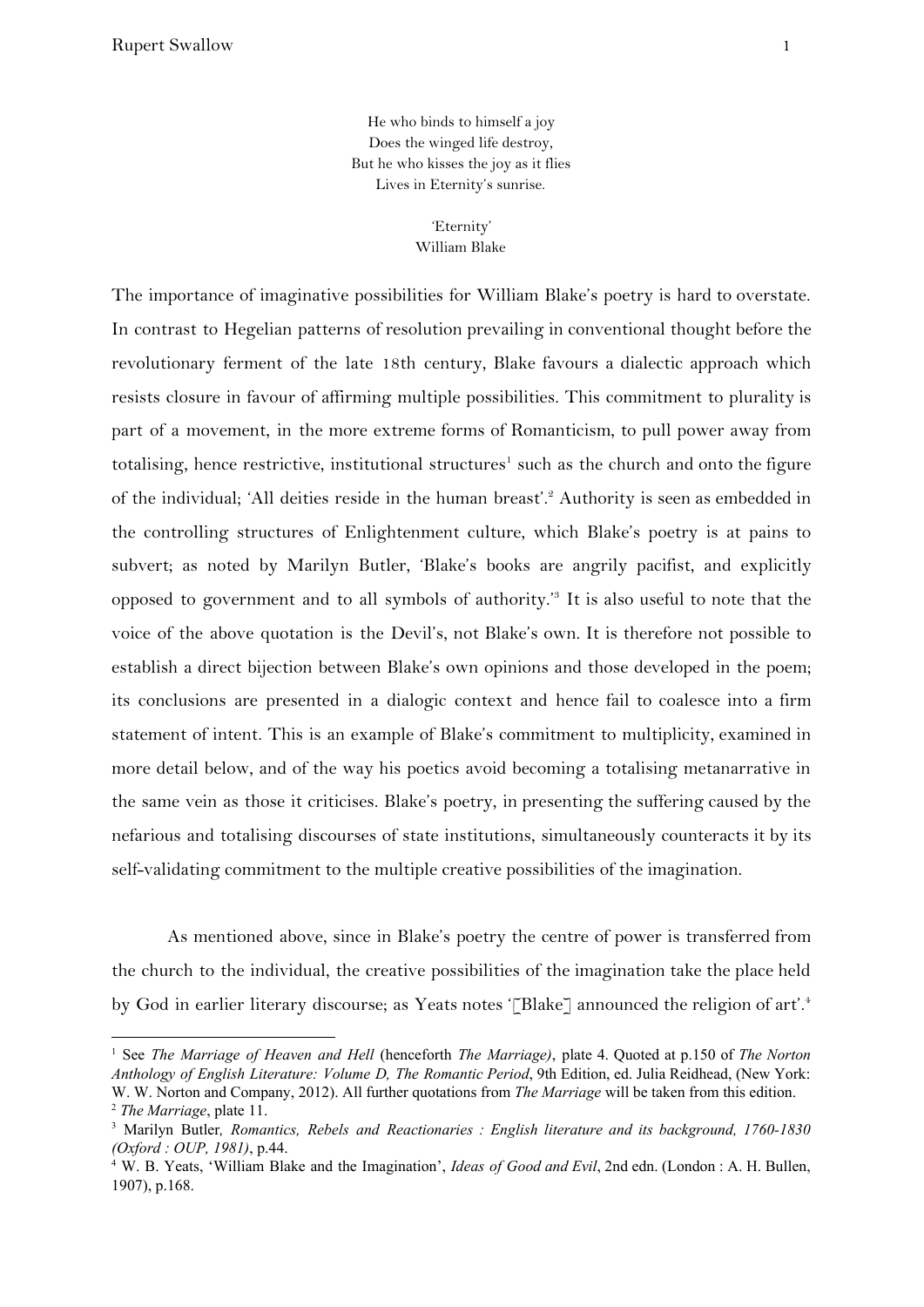The poet takes on the role of creator. Imagination etymologically means image making;<sup>5</sup> thus creation through the imagination is especially important given the visionary nature of Blake's poetry.<sup>6</sup> In *Jerusalem*, Blake makes explicit reference to the creative possibilities of vision and of the imagination:

> And they conversed together in Visionary forms dramatic [...] Creating Space, Creating Time, according to the wonders Divine Of Human Imagination *Jerusalem* plate 98: 28-32

More specifically, in an earlier passage Blake uses the metaphor of sight to explain the purpose of poetic endeavor:

> I rest not from my great task! To open the Eternal Worlds, to open the immortal Eyes Of man inwards into the Worlds of Thought, into Eternity Ever expanding in the Bosom of God, the Human Imagination *Jerusalem*, plate 5, 16-20

The creative power of the poet, previously divine inspiration or 'God', is here redefined as 'the Human Imagination'. Importantly, this is not a simple substitution, Imagination supplanting the place of God as creator, but a redefinition. This hence provokes a dialectic reappraisal of the original meaning of, and the restrictive ideology underpinning, the term 'God', which, due to the former, the latter of which Blake is highly critical. Likewise elsewhere, in a critique of Enlightenment empiricism, 'reason' is redefined to become the prescriptive law that limits the 'Eternal Delight' of man's 'Energy'.<sup>7</sup>

Moreover, Blake expresses the menace of the singularity of ideology throughout *The Book of Urizen*. For example, in plate 4, the 'Book/ Of eternal brass' Urizen lays down with 'laws of peace, of love, of unity' are but the expressions of an inflexible, unyielding and overbearing power. Hidden in the seemingly benevolent language with which they are first presented, they contain

> One command, one joy, one desire, One curse, one weight, one measure One King, one God, one Law.

<sup>5</sup> "imagination, n.", *OED Online*, Oxford University Press, http://www.oed.com/view/Entry/91643, last accessed: 14th November 2018.

<sup>&</sup>lt;sup>6</sup> 'Scattered all through Blake's work are epigrams indicating this relativity of existence to perception: "Every Eye sees differently. As the Eye, Such the Object; Everything possible to be believed is an image of truth; The Sun's light when he unfolds it/ Depends on the Organ that beholds it."': Northrop Frye*, Fearful symmetry: a study of William Blake* (Princeton : Princeton Univ. P., 1969), p.19.

<sup>7</sup> *The Marriage*, plate 4.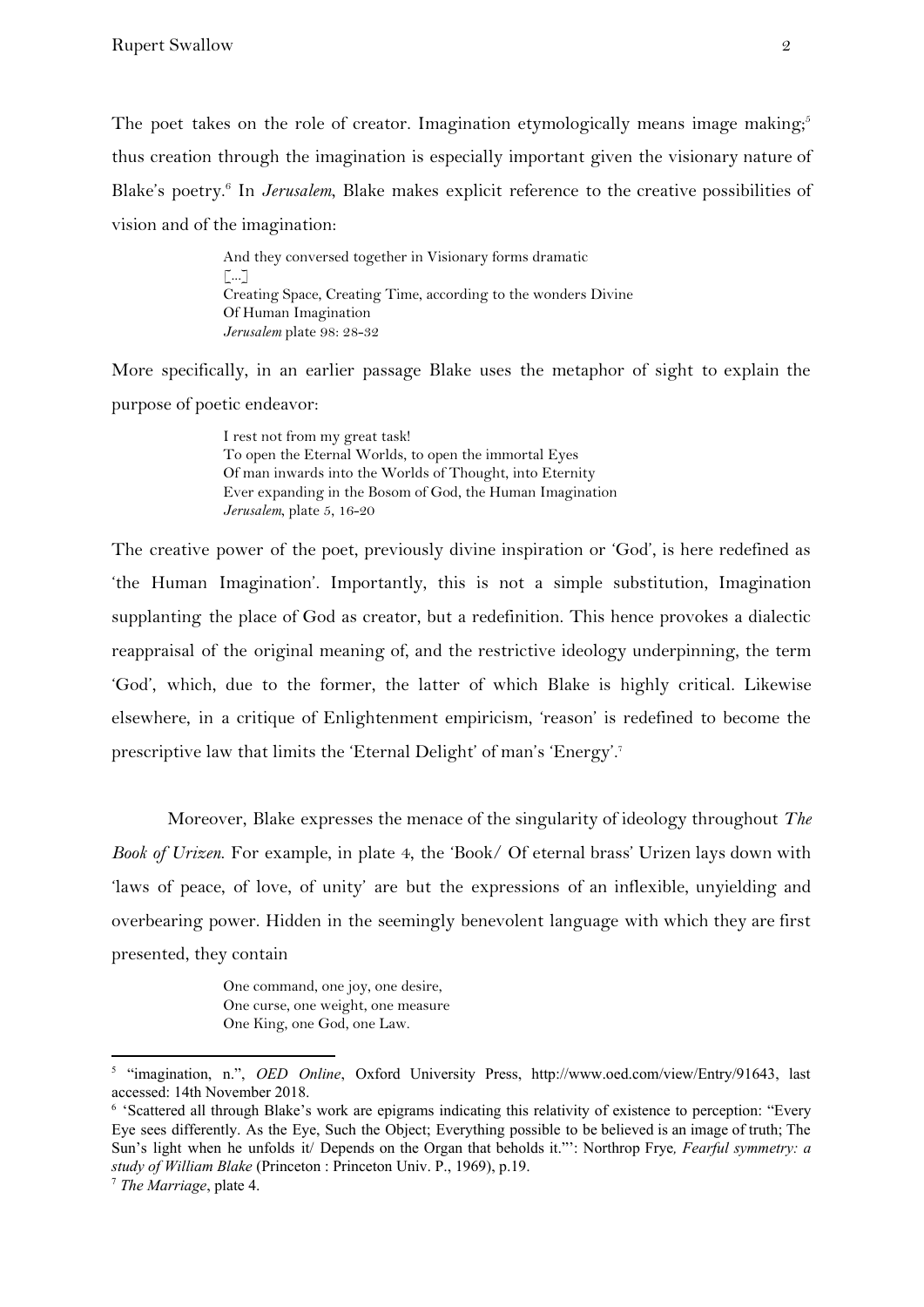#### *Urizen*, plate 4

As Hannah Brown notes, 'the singularity of this vision is a stark contrast to the creative multiplicity celebrated in Los. [...] Even the titles of their respective visions suggest their fundamental difference, for Urizen's vision is recorded in a 'Book', and Los in a 'Song,' carrying with it all the Blakean visionary and thus progressive implications of musicality.'<sup>8</sup> The conflict between the two shows up the dangers of a totalising ideology, which, with a 'strong hand', uses its power to oppress and control.<sup>9</sup>

This multiplicity of imaginative possibility is central for Blake's poetic critique of oppressive discourses since it involves a rejection of earlier models of contraries, in particular Hegel's — thesis countermanded by antithesis and resolving in synthesis. As Michael Mason has noted '[t]he fact is that Blake [...] actually embraced intellectual and emotional ambivalence. He is the great anti-simplifier, always probing for contradiction, especially self-contradiction.'<sup>10</sup> Blake has a view of contraries which, in refusing closure, both asserts its own validity and expresses its criticism of suffering and misery. In fact the dangers of accepting Hegelian resolution could not be greater: '[t] hese two classes of men are always upon earth, & they should be enemies; whoever tries to reconcile them seeks to destroy existence.'<sup>11</sup> The comment following this statement  $-$  'Religion is an endeavour to reconcile the two.' — is one of the most explicit statements against the church's attempts at total, singular control in Blake's poetry. The necessity of resisting contraries is present throughout Blake's corpus, the most famous statement of which is probably 'Without contraries is no progression. Attraction and Repulsion, Reason and Energy, Love and Hate, are necessary to Human existence'.<sup>12</sup> It also runs through *The Songs of Innocence and Experience*. In fact the subtitle of the latter — 'Shewing the two contrary states of the

<sup>8</sup> Hannah Brown, unpublished dissertation on 'Progression in William Blake', last accessed 15th November 2018, p.24. The importance of music to Blake's poetry is evident throughout *Innocence and Experience*, especially since all the poems are technically songs. However, singing is particularly important in the following: 'Introduction', 'The Shepherd', 'Laughing Song', 'Holy Thursday' (*Innocence* and *Experience*), 'The Clod & The Pebble', 'The Chimney Sweeper' (*Experience*) and 'The School Boy'.

<sup>9</sup> *The Book of Urizen*, plate 4. Quoted from *The Blake Archive*, last accessed 14th November 2018.

<sup>&</sup>lt;sup>10</sup> Michael Mason, Introduction to *Oxford Authors*, 1988, p.xv. Quoted in lecture by Michael O'Neill, 2nd November 2017.

<sup>11</sup> *The Marriage*, plate 16-7.

<sup>12</sup> *The Marriage*, plate 3.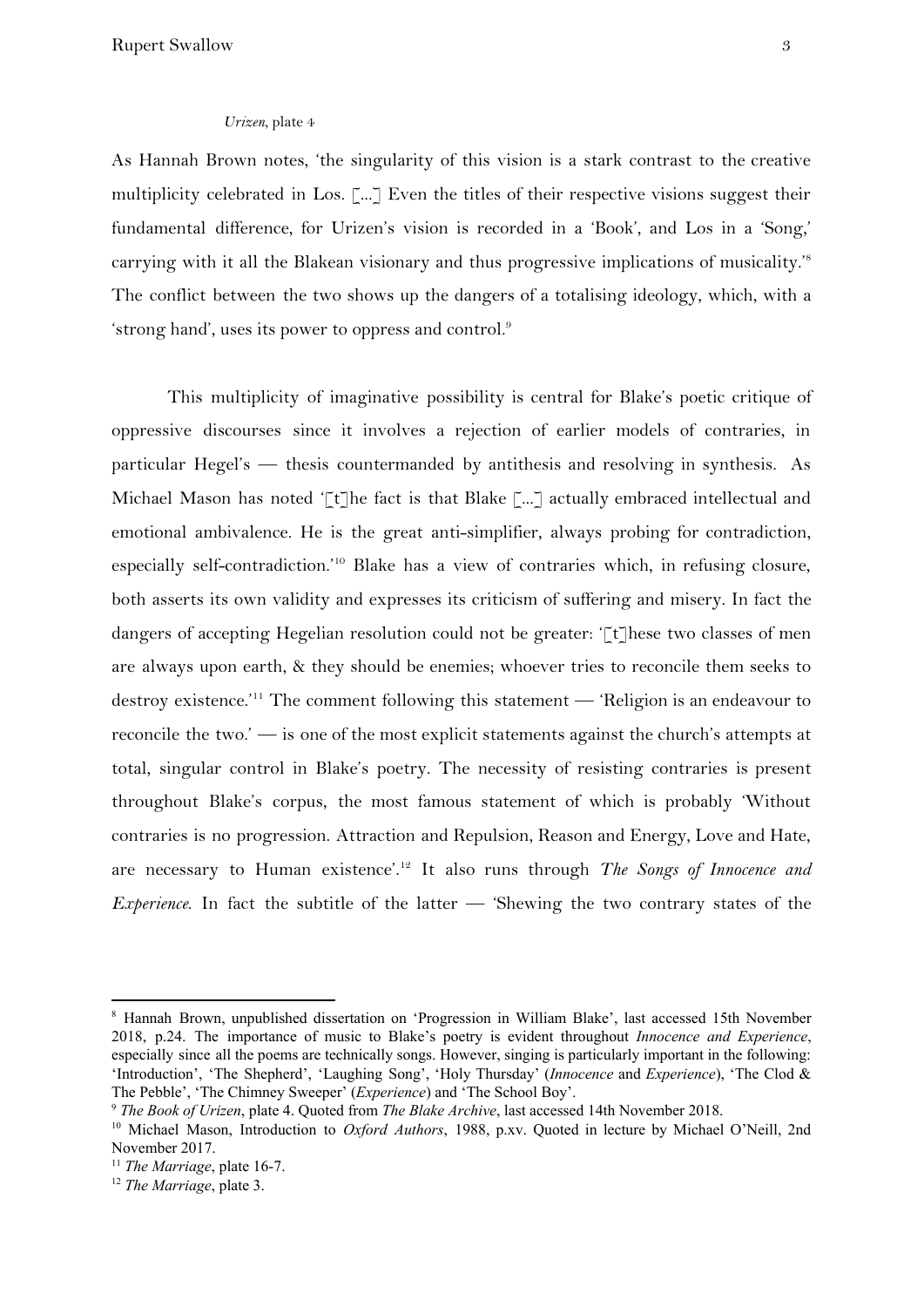human soul' — exemplifies both the ambivalence Mason mentions above, and also admits the presence of both good and evil, joy and suffering.

'The Little Black Boy', in *Innocence*, offers an example of how Blake adopts this ambivalent imaginative perspective to confront suffering, even as it destabilises the conventions which cause that suffering:

> When I from black and he from white cloud free  $\lceil ... \rceil$  then I'll  $\lceil ... \rceil$ be like him and he will then love me.

From a Hegelian perspective, these concluding lines suggest that liberation occurs when physical differences have been expunged; only when black and white are no longer present as contraries can metaphysical connection and unity be attained. However, such a reading does not account for the discord of the power relations in the final stanza. The referent of the lines 'I'll shade him from the heat till he can bear,/ To lean in joy upon our father's knee' is ambiguous, being either, or both, the heat of the 'beams of love' itself, which 'the English child' can now withstand independently, or the dependent state of supplication the English child adopts to the father and his love.<sup>13</sup> Similarly and perhaps oddly, while the little black boy is seen as the stronger, protecting 'the English child' 'like a shady grove', he yet aspires to be pure in soul, *like him*. This becomes paradoxical though since the purity of the English child's soul is itself questionable; the concluding 'and he will then love me' makes that love the white boy will show to the black conditional on the little black boy being white, if not physically then at least spiritually; the quality of mercy becomes strained and the basis for the binary distinction between black and white uncertain. The final stanza thus invokes a dialectical splitting of desires, questioning the fixity of the initial thesis and antithesis between black and white, physical and metaphysical, set up in the first, fourth and fifth stanzas and thus complicating a unitary synthesis in the Hegelian sense. The discrimination the little black boy is implied to have suffered is therefore in one sense negated since the poem refutes the mechanisms by which his misery was caused. Thus Blake, through his belief in the inherent multiplicity of imaginative possibilities, affirms their redemptive qualities even as he confronts the suffering caused in this case by racial discrimination.

<sup>&</sup>lt;sup>13</sup> In this case the punctuation does not especially aid interpretation since, as David Fuller notes, 'Blake was relatively indifferent about punctuation' William Blake, *William Blake: Selected Poetry and Prose*, ed. by David Fuller (London: Pearson Longman, 2008), p. 21.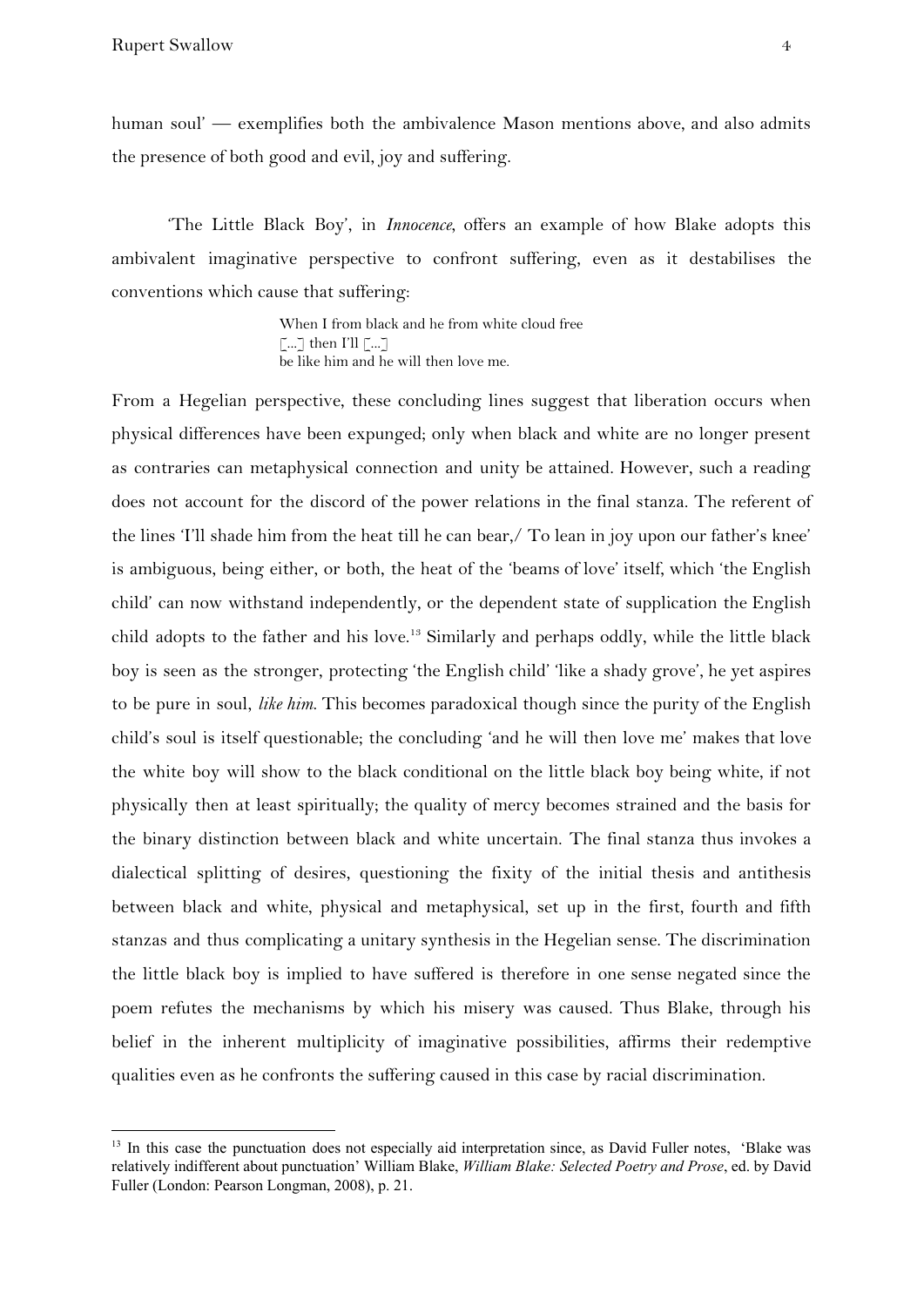As noted in the introduction, a feature of the more extreme and subversive forms of Romanticism is to direct attention from religion, seen as derivative, external and oppressive, onto art, seen as original, internal and liberating.<sup>14</sup> There are, however, dangers to this process. In the famous of image of 'mind forged manacles' in 'London' humanity is 'both the agent of repression and the repressed itself.<sup>15</sup> In contemplating this repression, 'London' affirms the strength of the imagination, though in this case negatively.<sup>16</sup> In the main though, the opposition between institution and individual, singularity and multiplicity, affirms the value of the latter. In 'The Garden of Love', a poem of *Experience*, 'Blake implies that the totalising impositions of organised religion have impinged upon humanity's fundamental rights to freedom of expression.<sup>'17</sup> Possibly referencing the nostalgic idyll of 'The Echoing Green' in *Innocence,* the 'chapel built in the midst,/ Where I used to play on the green' shows how the institution of the church has made the innocent joys of the speaker impossible. The contrast between the stasis of 'built' in the simple past and the fluidity of the imperfect tense 'used to play' emphasises the restrictive nature of the church. Moreover, the chapel is expressed purely in negatives; Thou shalt not, [is] writ over the door', there are 'tombstones where flowers should be' and 'Priests [are] [...] binding with briars my joys & desires'. The internal rhyme of the last example shows how the possibility of progression has been negated. The title of the poem thus becomes deeply ironic since the pastoral garden is now an unrealised chimera. Thus in 'The Garden of Love', and throughout *Innocence and Experience*, Blake hence shows the dangers of, like the deathly 'priests in black gowns', gaining experience and subscribing to a totalising institutional metanarrative; reduction of imaginative possibilities to a single point, causes despair.

<sup>&</sup>lt;sup>14</sup> I am indebted to Michael O'Neill's lecture, 2nd November 2017, for this insight.

<sup>&</sup>lt;sup>15</sup> Geoffrey Galt Harpham, 'Ethics.', in Critical Terms for Literary Study, 2nd ed., Lentricchia, Frank, McLaughlin, Thomas, eds., (Chicago: The University of Chicago Press, 1995), p.394, This quotation does not refer to Blake himself but to the state of contemporary ethical theory, though its dual applicability to past and present shows the prescience of Blake's poetic insight.

<sup>&</sup>lt;sup>16</sup> Elsewhere, such as in 'And did those feet' and the image from *The Marriage* discussed below, Blake states the converse view of imagination's positive creative power. Importantly mental fight is an ongoing process — 'I will not cease from Mental Fight,/ Nor shall my sword sleep in my hand:/ Till we have built Jerusalem.' across the realms both physical and metaphysical, and with the prospect of the new Jerusalem ever an imaginative possibility. 'And did those feet' quoted in *The Norton Anthology of English Literature*, p.161. <sup>17</sup> Brown, p.41.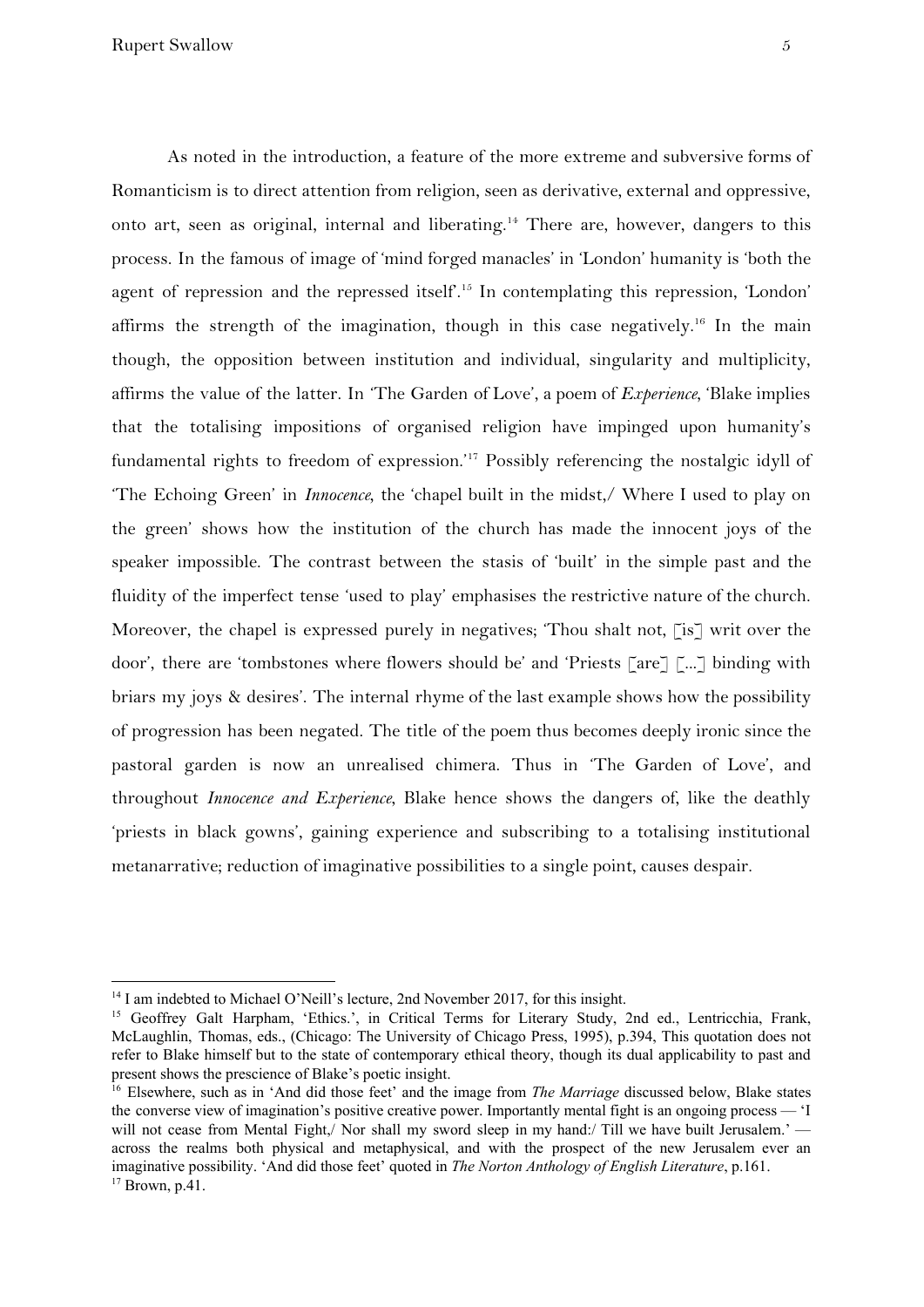By contrast, Blake's poetry also shows that confronting suffering from a perspective that admits of a multiplicity of imaginative possibilities can act as a salve for that suffering, and in this way affirms the value of imaginative creation. In *The Marriage of Heaven and Hell*, using Plato's famous image of the cave, Blake emphasises the multiple creative possibilities of the imagination. 'If the doors of perception were cleansed everything would appear to man as it is, infinite./ For man has closed himself up till he sees all things thro' narrow chinks of his cavern.<sup>'18</sup> Notably the creative power of the 'doors of perception', the eyes, is asserted, as elsewhere in Blake's poetry; 'the eye altering alters all'.<sup>19</sup> The image implies that the infernal states of woe perceived in the Hellish 'cavern' are necessarily, like everything else in this metaphor of the cave, shadows, hence transitory and soon to disappear when the light which currently is only weakly present through 'chinks' shines fully on them.<sup>20</sup> This vision in *The Marriage of Heaven and Hell* admits to the possibility of suffering and strife and yet does not accede to its necessity. By espousing an amorphous view of contraries, Blake both confronts suffering and misery, and refutes it, offering instead a vision of creative progression in 'eternity's sunrise'.<sup>21</sup>

To conclude, Blake's poetry affirms the value of a plurality of imaginative possibilities both while, and by, confronting the ills caused by singular, and hence totalising and repressive, institutional ideologies. Brown writes that '[t] he act of problematising [conflicts, by refusing to accept a singularity of vision,] acts itself as an alternative promise of progression, for in its act of negation there remains a negative space in which the, albeit elusive, possibility of progression remains.<sup>222</sup> However I would modify her conclusion by saying that, as seen above, the negative space she defines is more akin to idea of the 'centre' that Derrida defines in 'Structure, Sign and Play' that, once its emptiness is realised, becomes opened up to freeplay;<sup>23</sup> it is not from an emptiness but from an overflowing

<sup>21</sup> 'Eternity', William Blake.

<sup>18</sup> The *Marriage,* plate 14.

<sup>&</sup>lt;sup>19</sup> 'The Mental Traveller' 1.62, quoted from the lecture given by Prof. Michael O'Neill, 2nd November 2017.

<sup>20</sup> Likewise, both suffering and contemplations of infinity are built into the prophetic structure of *Jerusalem*. Damrosch describes what Blake calls 'Beulah' in plate 98 as '[a] temporary resting place from suffering and strife, but one from which it is necessary to move either up or down. […] Above it is Eden, a condition of dynamic activity that participates in the fullness of Eternity.' In Leo Damrosch, *Eternity's Sunrise: The Imaginative World of William Blake* (London: Yale University Press, 2015), p.48.

 $22$  H. Brown diss, p.20

<sup>23</sup> Jacques Derrida, 'Structure, Sign, and Play in the Discourse of the Human Sciences' (1970) http://www5.csudh.edu/ccauthen/576f13/DrrdaSSP.pdf , last accessed: 15th November 2018.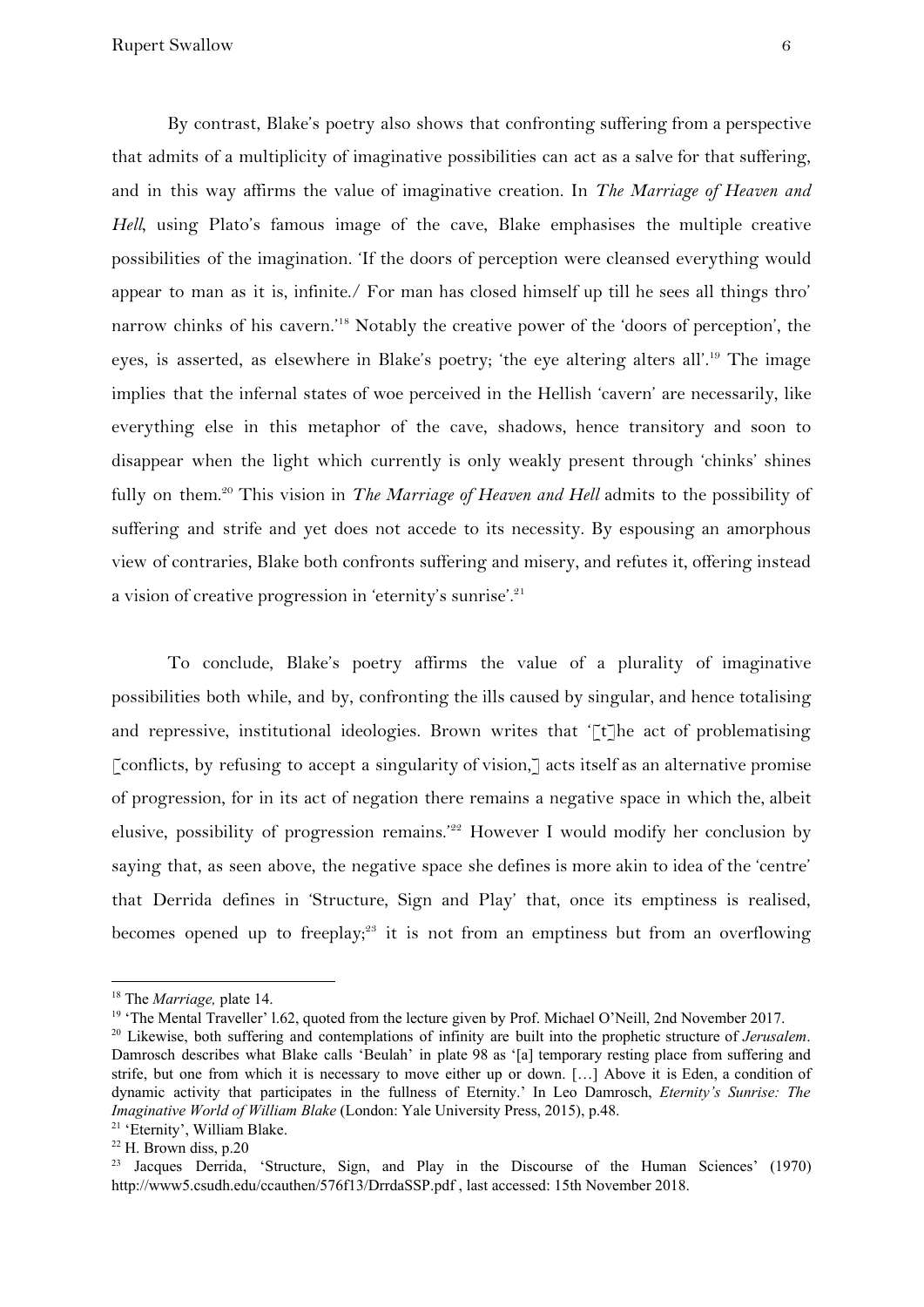fullness of imaginative possibilities, an unending 'play' of contraries, that Blake derives his direct criticism of misery and suffering.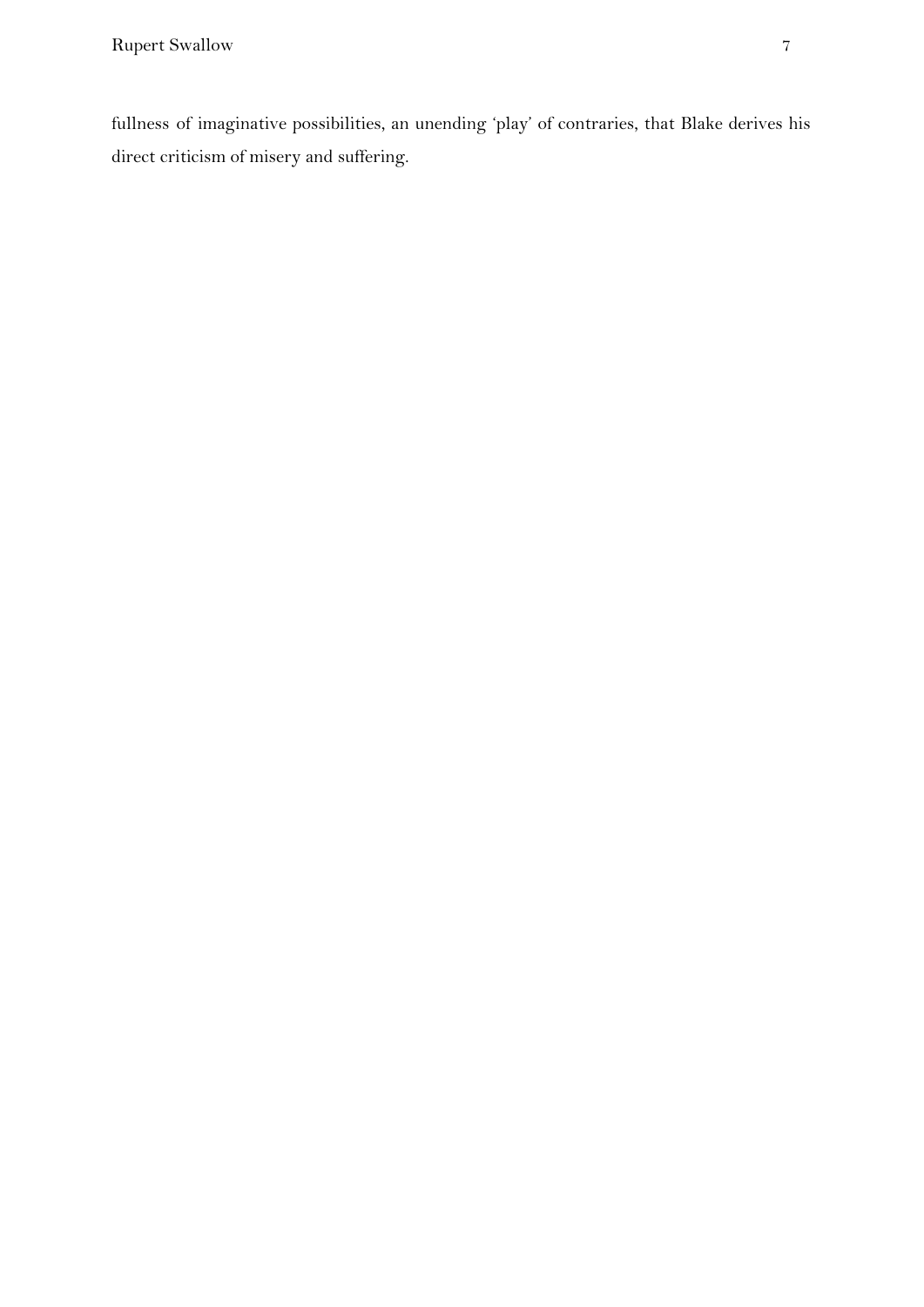# **Bibliography:**

## **Primary:**

Blake

— *Complete Poetry and Prose of William Blake*, ed. David V. Erdman, 3rd edn (New York: Anchor Books, 1988).

— *Songs of Innocence and Experience* (Oxford: Oxford University Press, 1970).

— *William Blake: Selected Poetry and Prose*, ed. by David Fuller (London: Pearson Longman, 2008).

— *The Norton Anthology of English Literature: Volume D, The Romantic Period*, 9th Edition, ed. Julia Reidhead, (New York: W. W. Norton and Company, 2012).

### **Secondary:**

Brown, Hannah, unpublished dissertation on 'Progression in William Blake', last accessed 15th November 2018.

Browning, Gary K., *Lyotard and the end of grand narratives* (Cardiff: University of Wales Press, 2000).

Butler, Marilyn, *Romantics, Rebels and Reactionaries : English literature and its background, 1760-1830* (Oxford : OUP, 1981).

Curran, David, ed., *The Cambridge Companion to British Romanticism* (Cambridge: Cambridge University Press, 2010).

Damrosch, Leo, *Eternity's Sunrise: The Imaginative World of William Blake* (London: Yale University Press, 2015).

De Man, Paul, *The Rhetoric of Romanticism* (New York: Columbia University Press, 1984).

Derrida, Jacques, 'Structure, Sign, and Play in the Discourse of the Human Sciences' (1970) www5.csudh.edu/ccauthen/576f13/DrrdaSSP.pdf, last accessed: 15th November 2018.

Frye, Northrop

- ed., *Blake: A Collection of Critical Essays*, (Hemel Hempstead: CUP, 1987).
- *Fearful Symmetry: a study of William Blake* (Princeton : Princeton Univ. P., 1969).